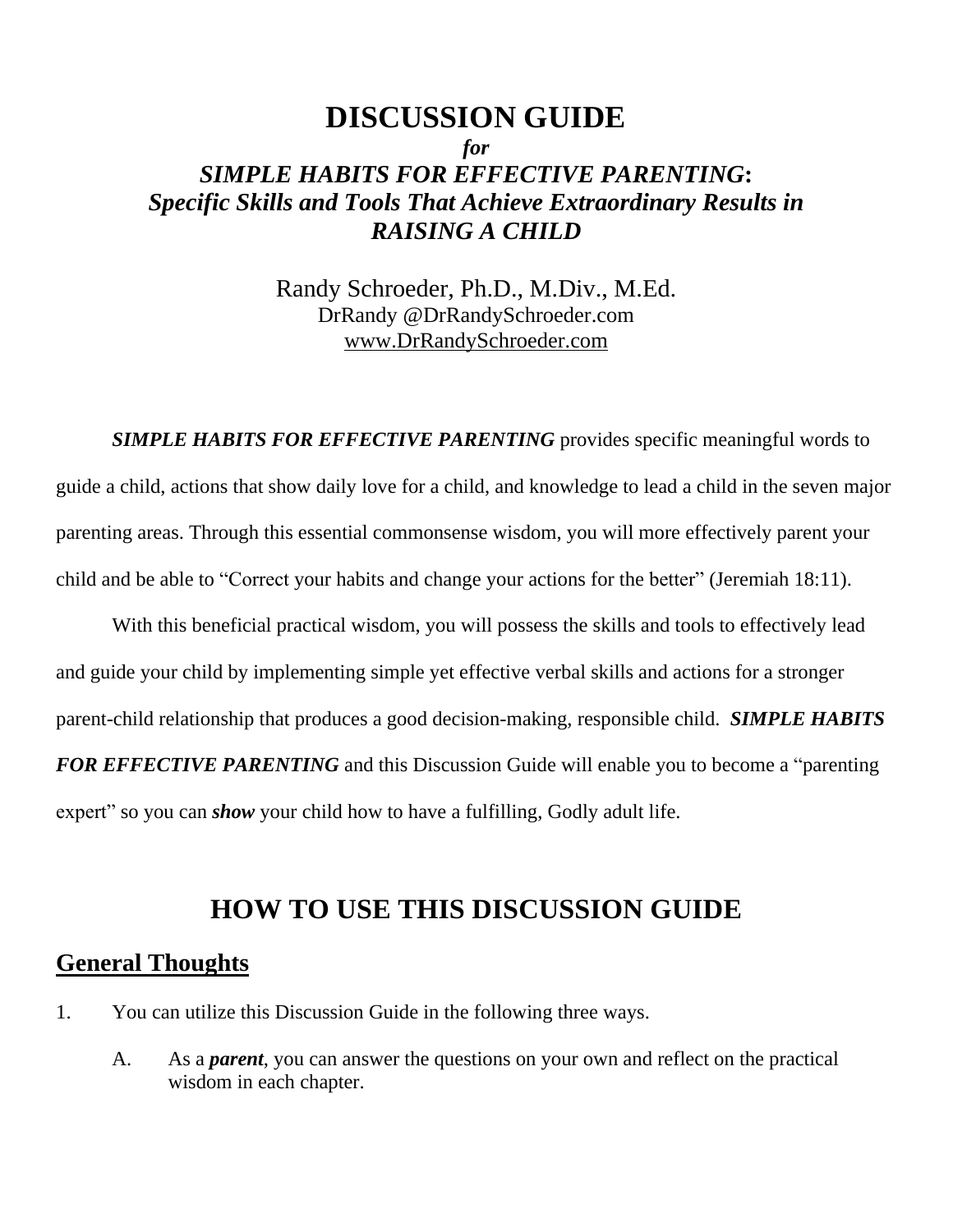- B. Together as *mom and dad*, both of you can discuss together the questions in each chapter so you are even more united in leading and guiding your child toward becoming a confident, capable, and responsible child.
- C. In a small group may interact together to support, learn, and grow by sharing the *simple habits* that were most beneficial as well as how they are implementing those *simple habits* daily.
- 2. As you go through this Discussion Guide, identify, and write down at least one significant *simple habit* in each chapter that will make a difference in parenting your child. When both mom and dad identify a minimum of seven noteworthy *simple habits*, that will significantly increase *effectively parenting* your child.
- 3. Change often takes time but understand that small changes can and will lead to greater improvement for more *effective parenting*. Do not wait until tomorrow but *act today* with these *simple habits* by learning, improving, and growing as a parent for the sake of your child.

## **Guidelines For A Small Group**

- 1. To keep each person focused, take a moment, and select a leader who will facilitate wholesome discussions.
- 2. Your primary goal is to exchange ideas and reinforce beneficial *simple habits*, NOT try to solve every parenting challenge.
- 3. Your second goal is for every parent to end each meeting feeling encouraged and motivated that they will be more effective in leading and guiding their child.
- 4. Your third goal is to provide opportunities for each parent to practice the skills and tools learned from the chapter.
- 5. RELAX! I hope you enjoy this wonderful experience of growing as a parent, leading your child, and supporting other parents. Your group is not a classroom and there are no tests!
- 6. Please be assured that there are no "dumb" questions, and the emphasis is on learning skills and gaining knowledge to implement the *simple habits* for a stronger parent-child relationship and a more *effective parenting* approach.
- 7. Your leader must avoid letting anyone monopolize the meeting by trying to be the center of attention and not giving others a chance to share their thoughts. In addition, some members may want to just listen as a "spectator," and simply learn through the comments of other parents. Certainly, that is fine.
- 8. Intentionally, there are more questions with each chapter discussion than can be covered in a single meeting. Structure the meeting to establish time limits for the various questions to make your time together most productive.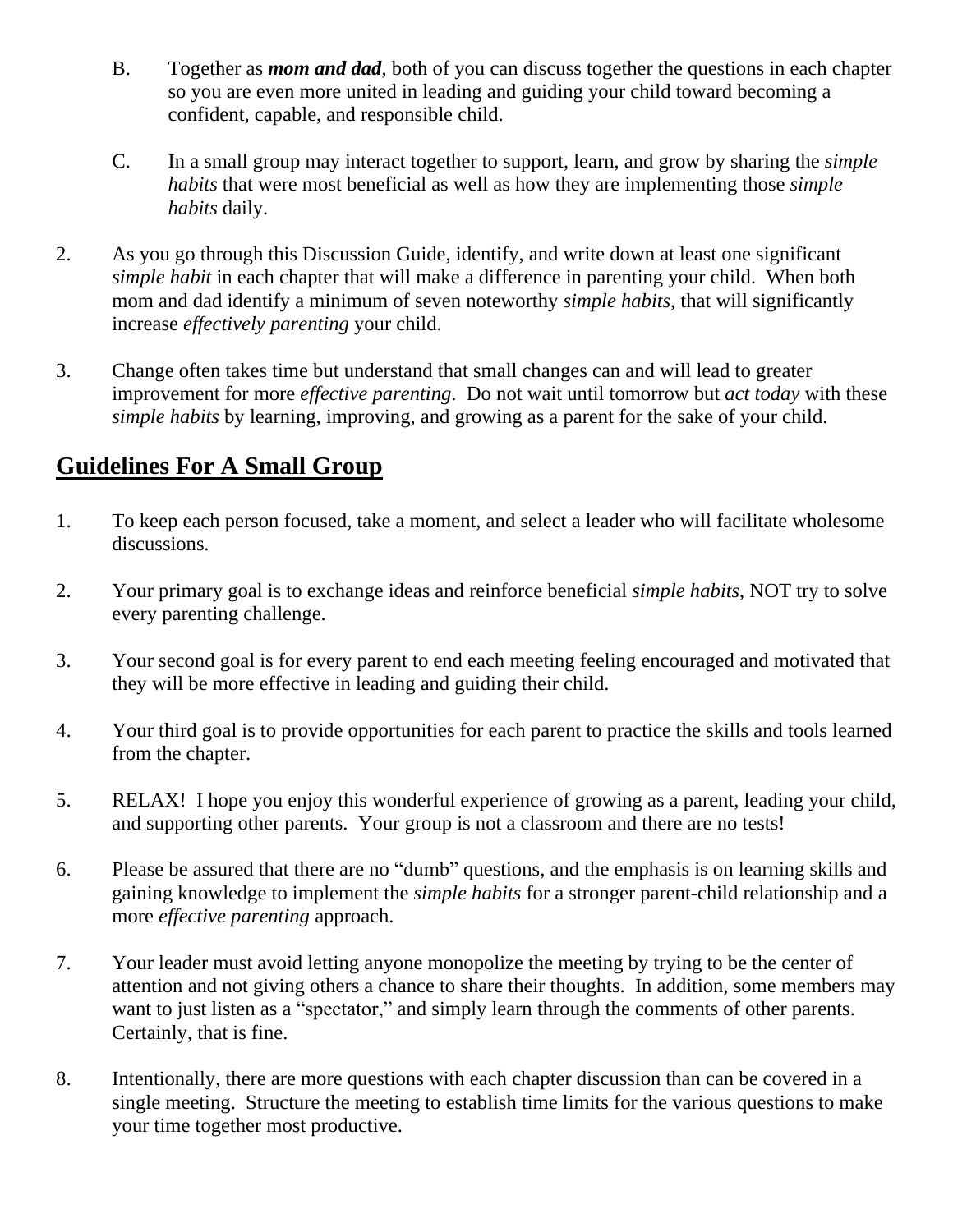- 9. Lower your expectations. There are NO perfect parents or discussion gatherings. Placing expectations that are too high on your group meeting may lead to disenchantment and limit the positive benefits for becoming a more effective parental leader of your child.
- 10. This guide has questions to stimulate discussion about specific *simple habits*. However, it might also be helpful for the leader to ask two open-ended questions like:
	- A. What was the most significant idea you gained from this chapter? Please explain.
	- B. How do you plan to apply this valuable idea or another *simple yet effective habit* as a parent?
- 11. After the first meeting, perhaps begin subsequent discussions with a question like, "How did the *simple habit*(s) you emphasized during the last week make a positive difference in parenting your child?"
- 12. In the Bible, the number seven symbolizes completeness which is also why *Simple Habits for Effective Parenting* has seven chapters. Parents are more likely to be involved in a group when the discussion gatherings are completed in seven meetings.
- 13. At the end of the meeting if there is time, the leader may ask two general questions:
	- A. What *simple habits* from this chapter stand out in your mind? Please explain.
	- B. How will you apply the ideas discussed when parenting your child this next week?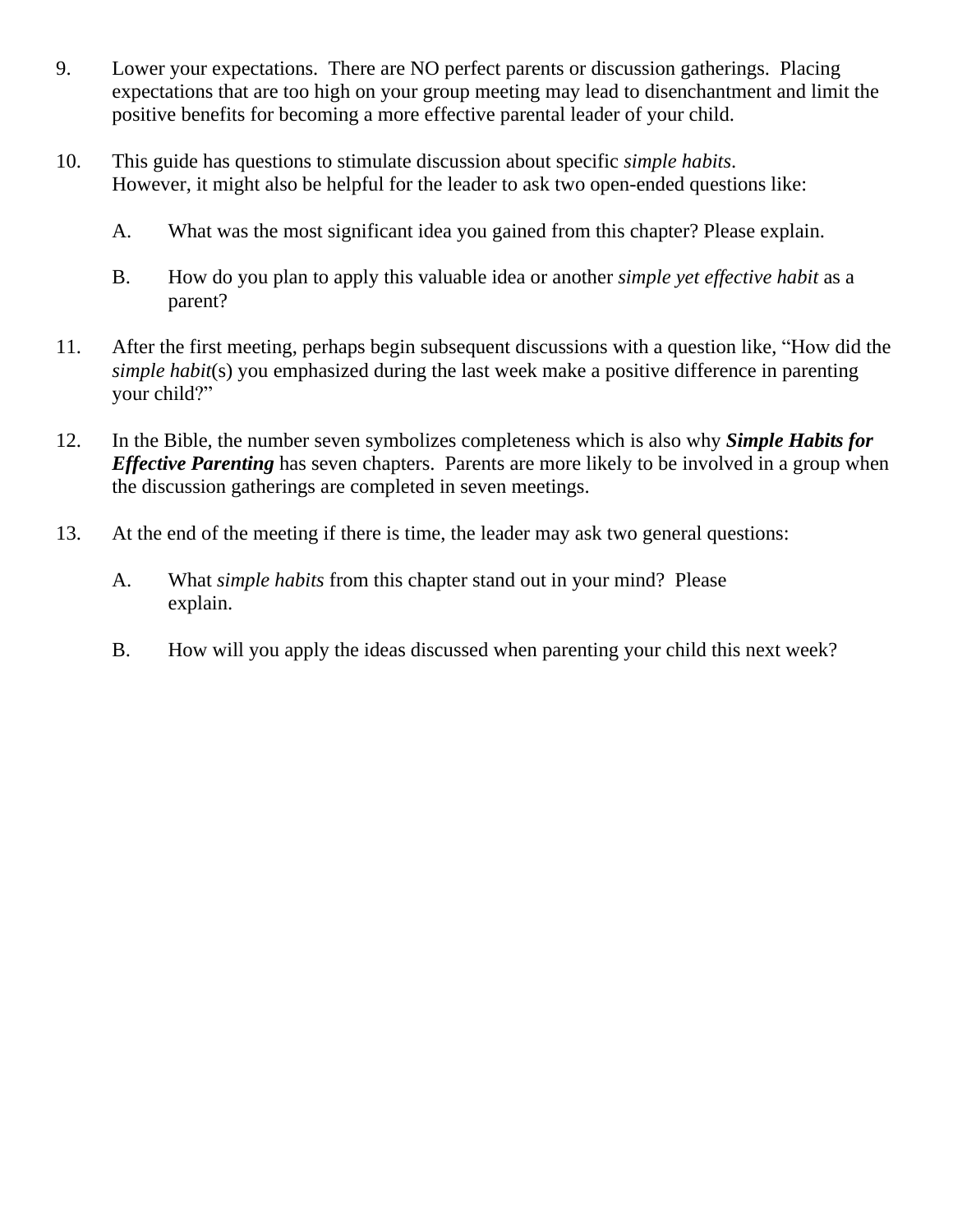# **CHAPTER 1 HABITS THAT MAKE THE PARENTING FOUNDATION**

- 1. Why did Dr. Schroeder open the book with *Habits That Make the Parenting Foundation*? Please explain how chapter one lays the foundation for understanding how to be an *effective parent*.
- 2. How did this chapter change my view of parenting my child?
- 3. Why is a "leadership" parent more effective in influencing a child's heart than a "bossy" parent?
- 4. In terms of being an example, what are some of the significant areas where a parent needs to focus? Please explain.
- 5. How do the amazing "As" build a solid foundation for a parent-child relationship?
- 6. Why are morals based on the Bible so difficult to teach in society today? How can Biblical morals be taught daily?
- 7. Why is mutual respect an absolutely essential *simple habit* for every family?
- 8. Explain how obedient decision-making creates a self-confident, responsible child?
- 9. Why does a controlling or overprotective parenting extreme produce a child with a life of struggles as an adult?
- 10. Daily, how can a parent effectively plan to lead and influence a child's heart?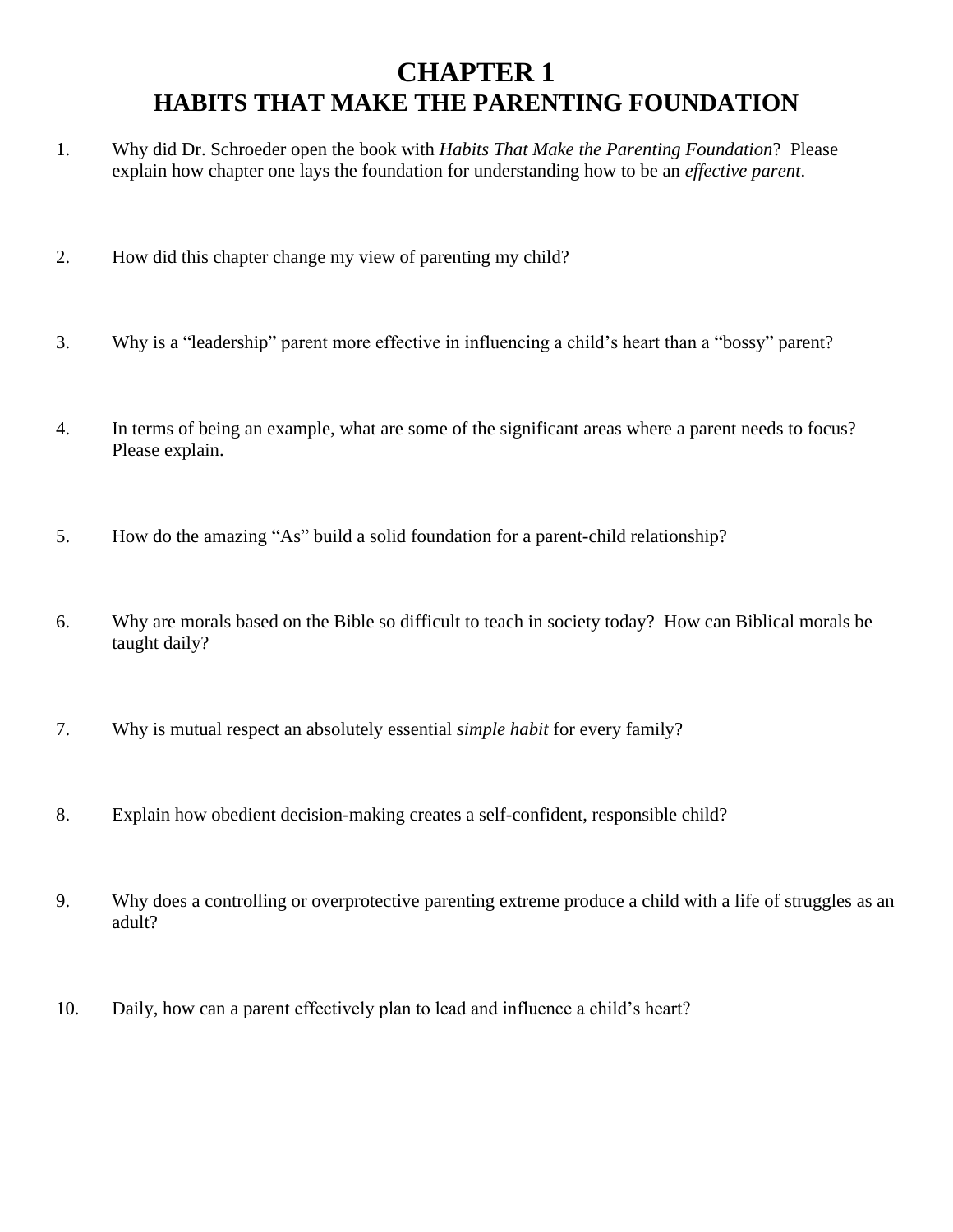- Write down one *simple habit* or skill from this chapter that will make a positive impact on your parenting, your child, or your parent-child relationship.
- Why do you believe that *simple habit* will make an encouraging definite difference for your child?
- What is my plan for improving as a parent during the next week? Your plan or goal does not necessarily need to be disclosed to the group but may be shared with the other parent.

## **A PRAYER FOR MY CHILD AND OUR PARENT-CHILD RELATIONSHIP**

Lord God, bless my parental leadership, actions, and attitude so that I honor You in all that I do with influencing my child's heart. Give me strength to faithfully serve You every day by setting an example for my child.

Let my words, behaviors, and values, lead my child in a Godly direction. Fill my child's mind with Biblical truths so they have Godly values. In Jesus' name. Amen.

## **CHAPTER 2 HABITS THAT BUILD A STRONG RELATIONSHIP**

- 1. How did your mother and father's parenting approach both positively and negatively influence your understanding of building a strong parent-child relationship?
- 2. Why do many parents struggle with regularly implementing these *simple habits* from this chapter?
- 3. Why is it essential for a child to experience unconditional love?
- 4. Why does verbal and physical unconditional love so easily slip away as a child grows older?
- 5. How can both quantity and quality time with a child be enhanced?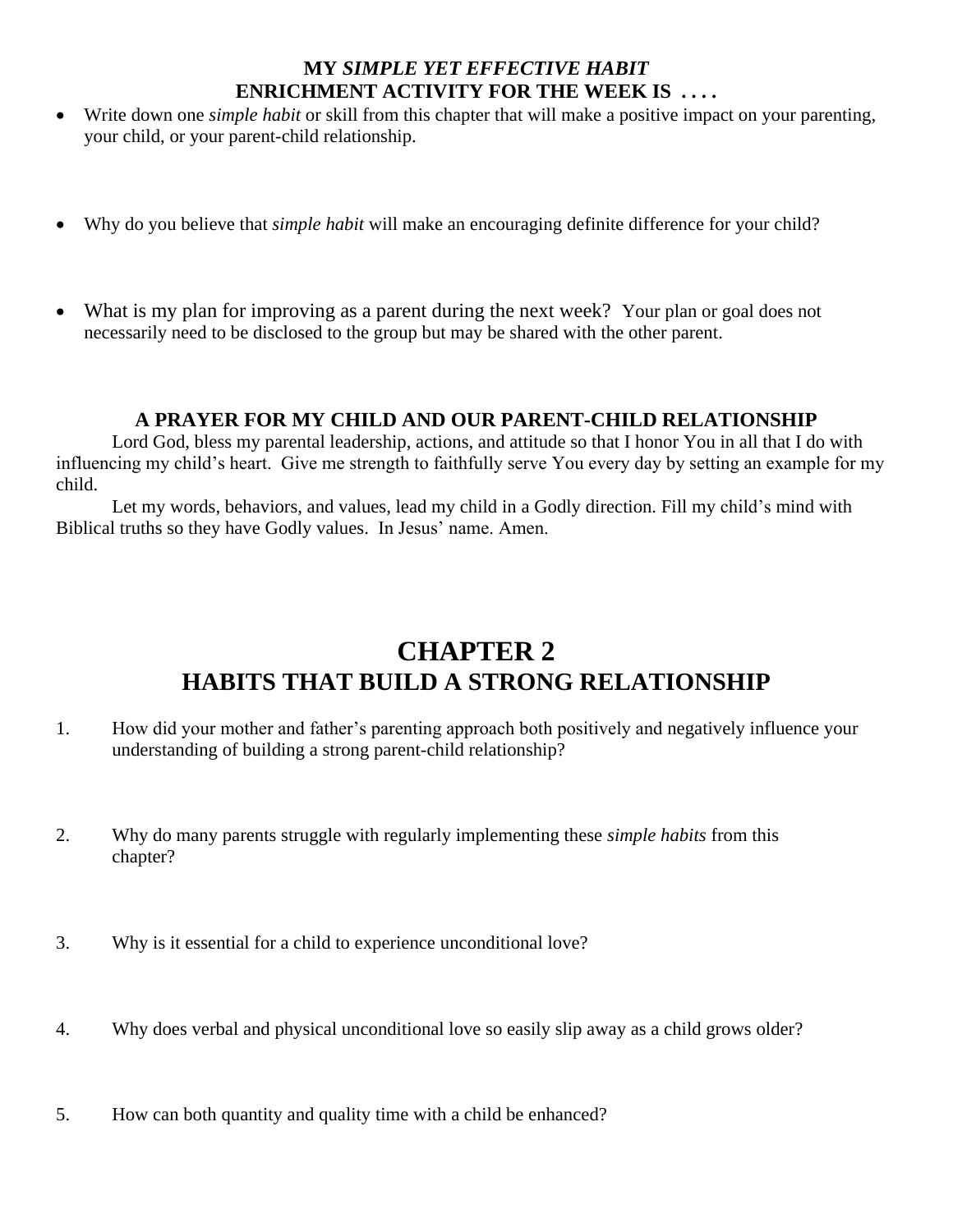- 6. Why is it so difficult to praise a child daily?
- 7. How can a parent overcome the challenge of having regular mealtimes together?
- 8. Why will regular one-on-one activities make an important difference in a parent-child relationship? How has this chapter made it easier for you to build a stronger parent-child relationship?
- 9. Why is it essential for each parent to have a monthly date with every child?
- 10. What lesson from this chapter is most challenging for you? Please explain.

- Write down one *simple habit* or skill from this chapter that will make a positive impact on your parenting, your child, or your parent-child relationship.
- Why do you believe that *simple habit* will make an encouraging definite difference for your child?
- What is my plan for improving as a parent during the next week? Your plan or goal does not necessarily need to be disclosed to the group but may be shared with the other parent.

## **A PRAYER FOR MY CHILD AND OUR PARENT-CHILD RELATIONSHIP**

Loving God, through your Word, the Bible, we see your everlasting love and confidently believe that nothing can separate us from your love in Jesus. Give me heavenly wisdom and strength to build a strong relationship with my child. May I take every opportunity to show love in numerous ways for my child. Daily, may I become more like Jesus, so my child always trusts me, and more importantly trusts in You heavenly Father, so our parent-child bond grows stronger daily. In Jesus' name. Amen.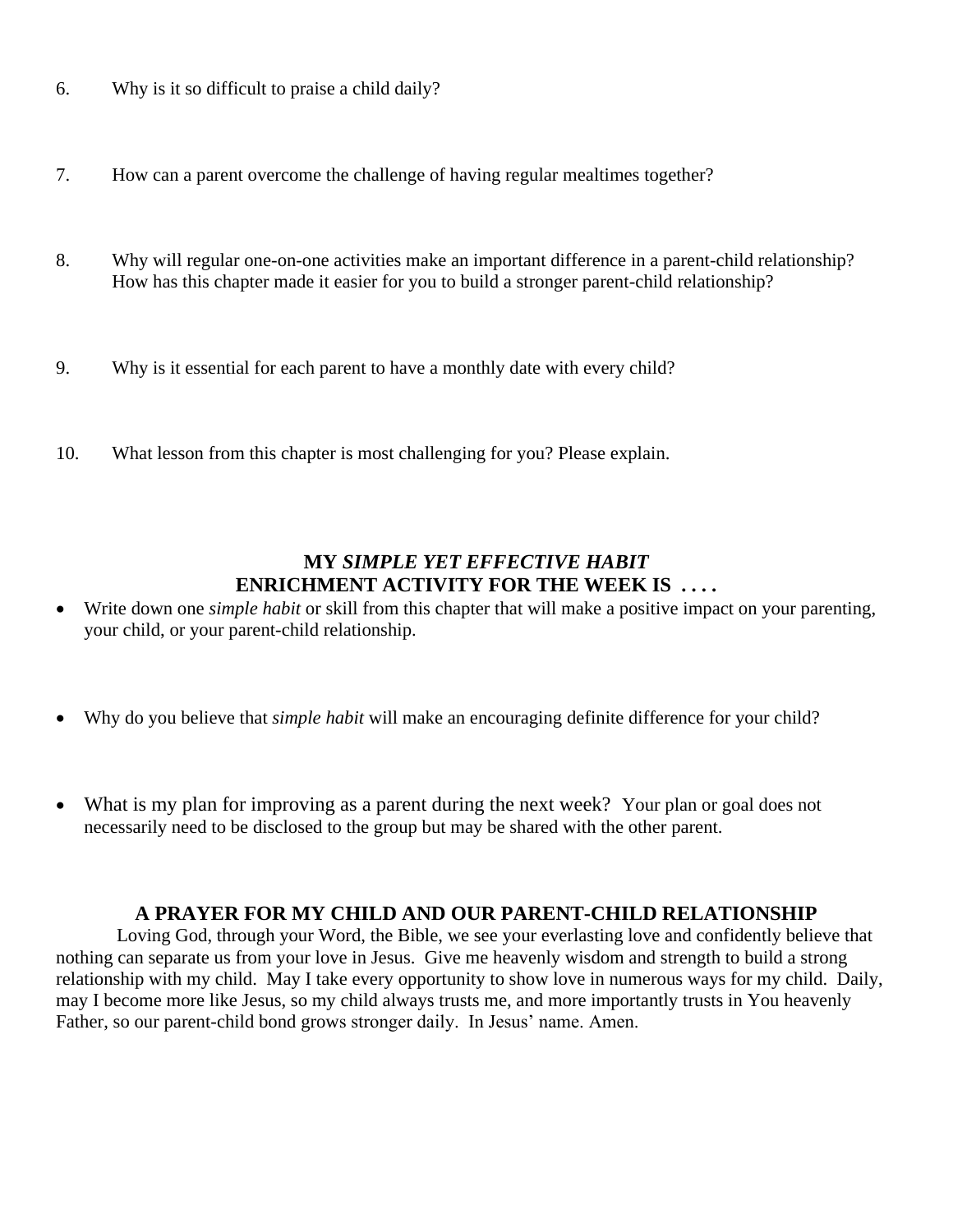# **CHAPTER 3 HABITS THAT HELP APPLY THE RULES**

- 1. How significant is it for a parent to know how to both lovingly and effectively apply the rules?
- 2. Why are using specific words and behaviors so important when applying discipline?
- 3. What are two *simple habits* from this chapter that will make a difference in your parenting approach? Please explain.
- 4. How did this chapter change your understanding of giving consequences or taking away privileges?
- 5. Why is never saying "I" and avoiding the word "punishment" a foundational component for a parentchild relationship?
- 6. Identify barriers that may prevent a parent from implementing some of the *simple habits* in this chapter. How can a parent overcome those barriers?
- 7. Why do "will you please" and "you decided/because" make a difference in leading a child to become a responsible decision-maker?
- 8. Why is it important to use "When you/Then you" with chores and responsibilities? How does "When you/Then you" improve a parent-child relationship?
- 9. How can a parent implement the "Five Fantastic Guidelines" when dealing with a sensitive issue?
- 10. Based on the *simple habits* in this chapter, how will you handle discipline differently in the future?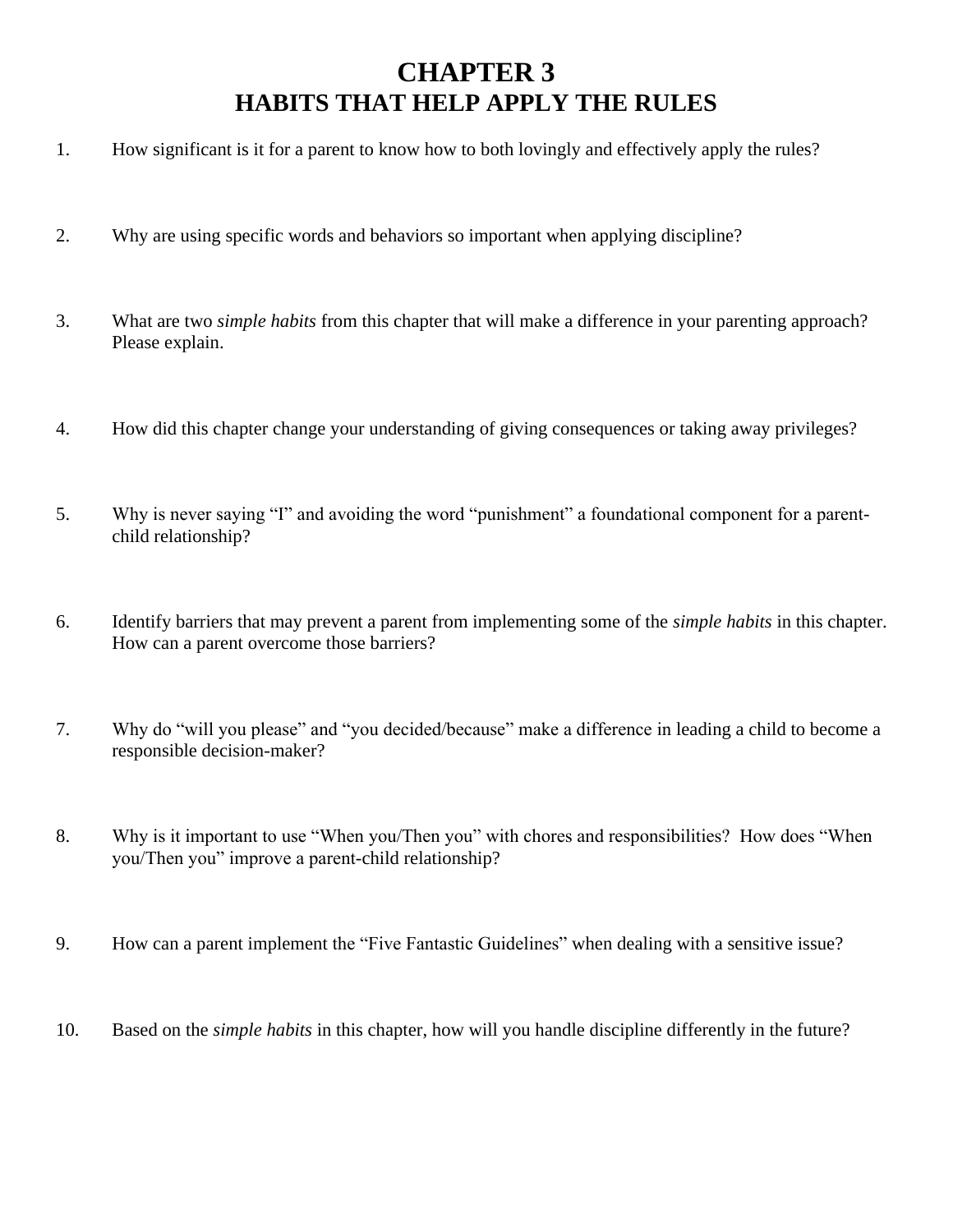- Write down one *simple habit* or skill from this chapter that will make a positive impact on your parenting, your child, or your parent-child relationship.
- Why do you believe that *simple habit* will make an encouraging definite difference for your child?
- What is my plan for improving as a parent during the next week? Your plan or goal does not necessarily need to be disclosed to the group but may be shared with the other parent.

# **CHAPTER 4 HABITS THAT ESTABLISH AN ENCOURAGING ATMOSPHERE**

- 1. Why do you think Dr. Schroeder had one specific chapter that focuses on an encouraging family atmosphere?
- 2. How much does the home atmosphere help or harm a child's perspective of life? How can a parent specifically guard against creating a discouraging atmosphere?
- 3. What sentence, paragraph, or lesson struck you as significant? Why did that stand out? Please explain.
- 4. Why do you think most parents become complacent when it comes to an encouraging atmosphere?
- 5. How did your family-of-origin impact your perception of smiles, humor, and laughter? Why do some families have difficulty with smiles, humor, and laughter?
- 6. Why is having a loving tone of voice and caring body language a major challenge for many individuals?

7. How does praising publicly and correcting privately make a significant difference in a child's wellbeing?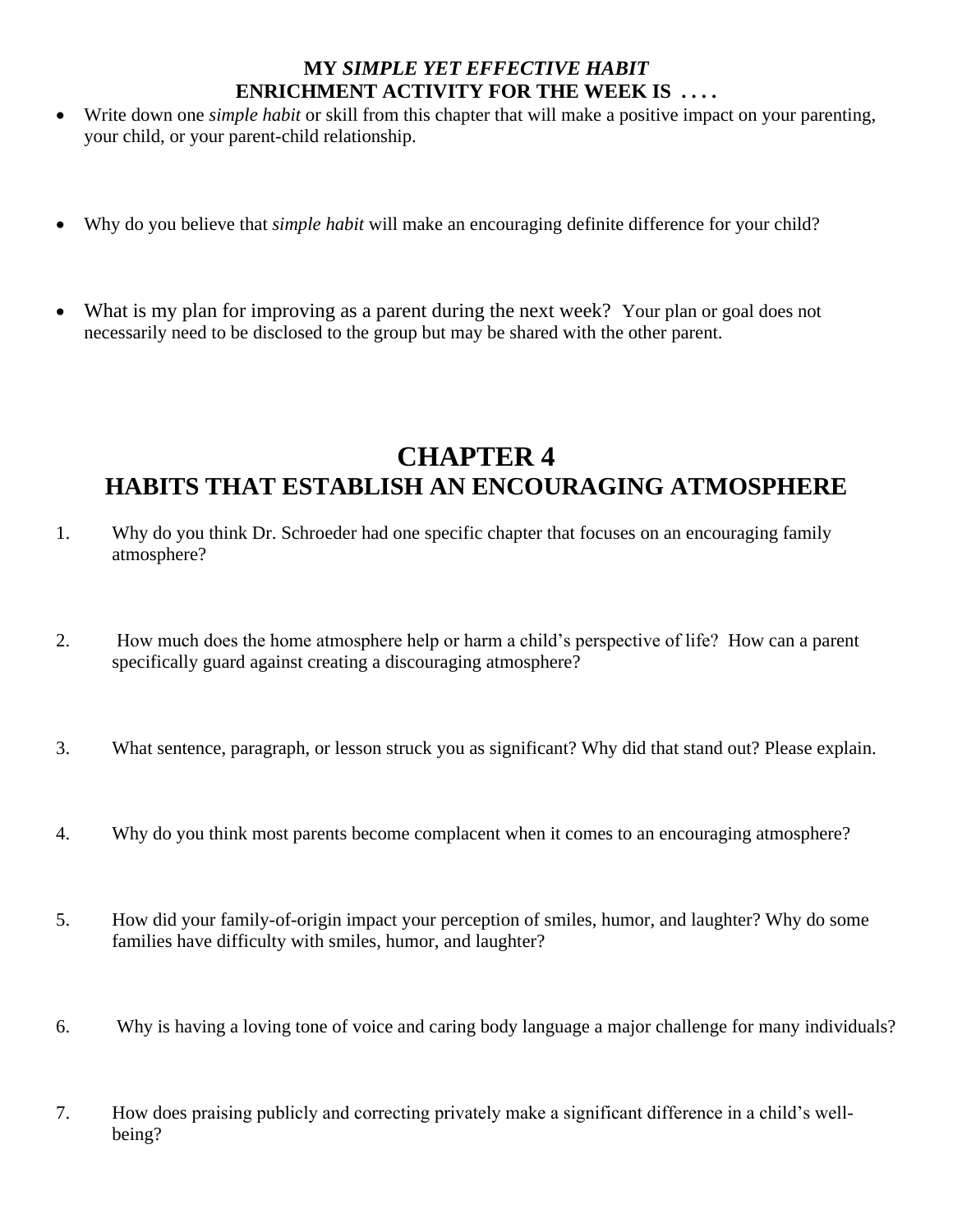- 8. How can a parent overcome sarcasm and even eliminate it in the home?
- 9. Why do expectations play such a major role in determining how a child functions in life both now and as an adult?
- 10. How does a parent's personal life and relationships positively or negatively impact the emotional and physical well-being of a child? Why are goals so important for a parent's personal life and relationships?

- Write down one *simple habit* or skill from this chapter that will make a positive impact on your parenting, your child, or your parent-child relationship.
- Why do you believe that *simple habit* will make an encouraging definite difference for your child?
- What is my plan for improving as a parent during the next week? Your plan or goal does not necessarily need to be disclosed to the group but may be shared with the other parent.

#### **A PRAYER FOR MY CHILD AND OUR PARENT-CHILD RELATIONSHIP**

Loving God, let my words, behaviors, and example honor You in my home and in public. Open my eyes so I can bless my family with an encouraging home atmosphere. Help me to respond with words and actions that come from a heart like Jesus.

Daily, renew my focus and reenergize my efforts to be an encourager, like the apostle Paul. May God be exalted through the Christ-like family air in our home. Let me provide a home that brings lasting results of a Godly life now and for eternity. I pray in the precious and powerful name of Jesus, Amen.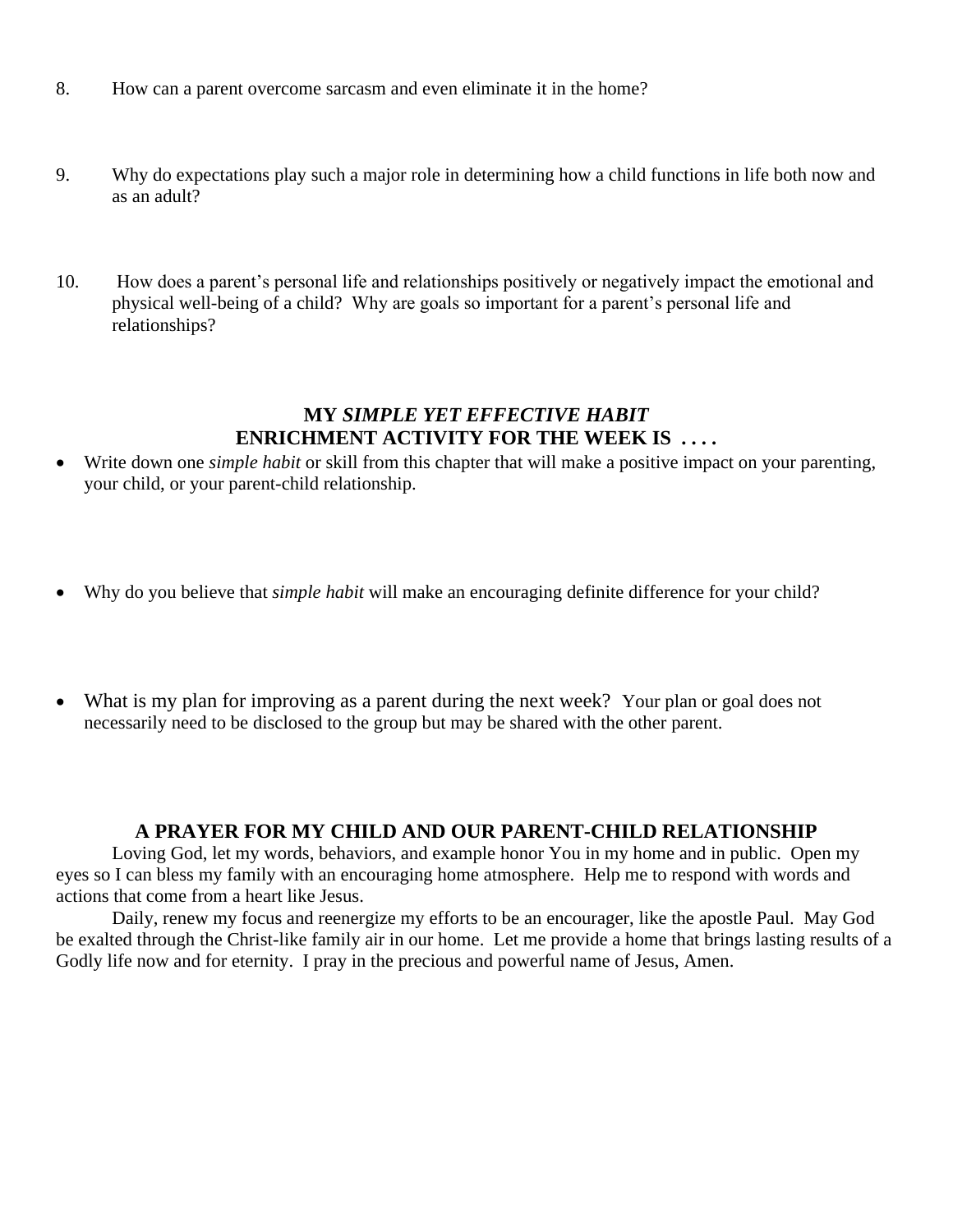# **CHAPTER 5 HABITS FOR A HAPPY, HEALTHY LIFE**

- 1. Select a sentence(s) or paragraph from this chapter and describe why that idea was most meaningful for you.
- 2. Why is a child with a healthy mental and emotional well-being usually optimistic and possess a positive attitude?
- 3. Why do some parents fear setbacks and losses for their child? Explain how losses and successes are connected to providing a solid foundation for a child's life.
- 4. How do competent social skills and good manners positively impact a child's life in so many ways? Please explain.
- 5. How can caring for others create a sympathetic and empathetic spirit within a child?
- 6. How can a parent regularly teach good grooming, time management, and organization skills?
- 7. Why do most responsible, competent children quickly learn personal and domestic skills as well as regularly do household chores?
- 8. How critically important is it for a child to learn money management? Why is a parent's example in terms of money so important?
- 9. Before high school graduation, why do some teenagers struggle with having a part-time job or driving a car? Why does not finding a part-time job and/or learning to drive often negatively impact a teen's future adult life?
- 10. Why will involvement in a sport create a competitive spirit within a child to continually improve personally as well as constantly give a good consistent effort in all areas of life?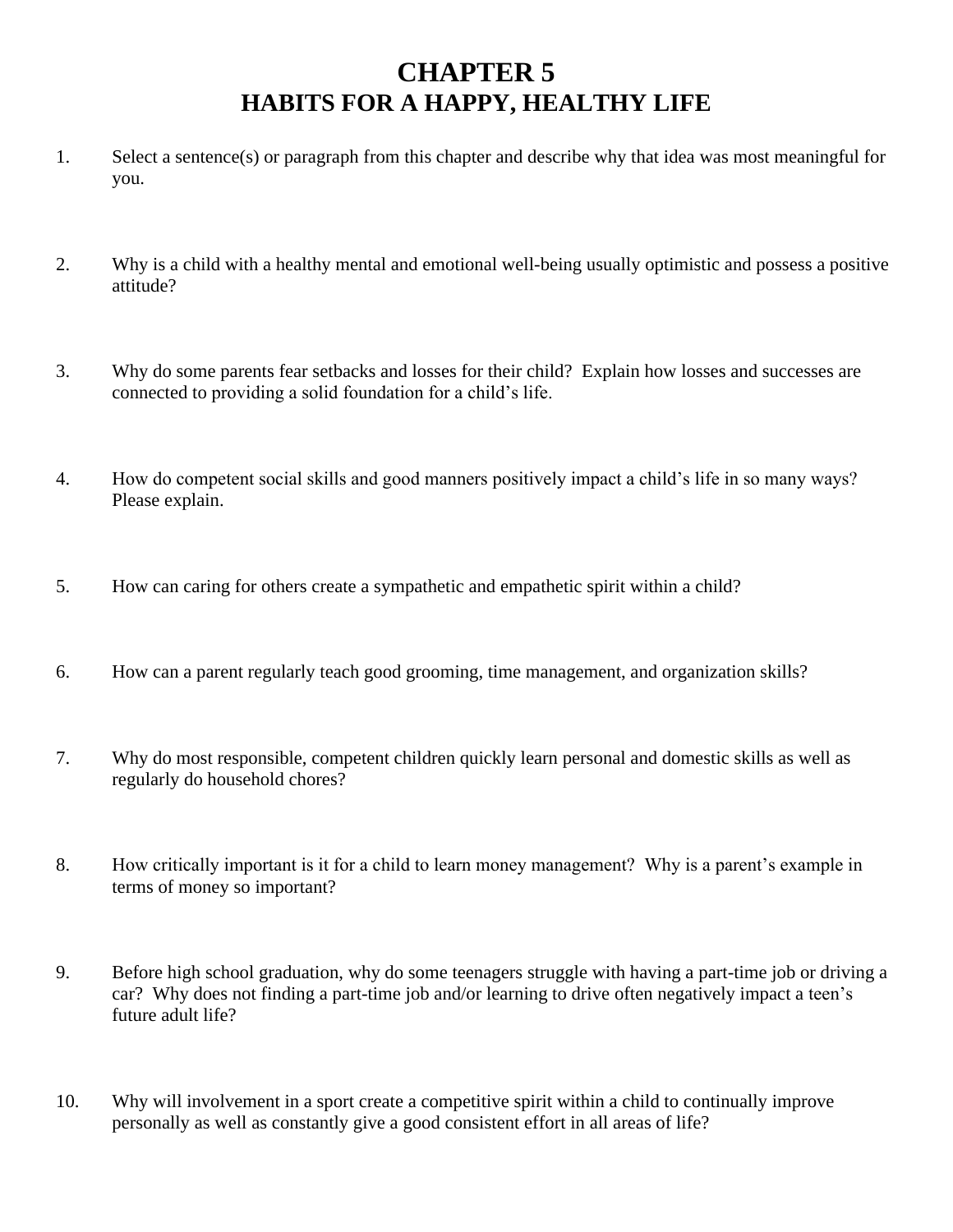- Write down one *simple habit* or skill from this chapter that will make a positive impact on your parenting, your child, or your parent-child relationship.
- Why do you believe that *simple habit* will make an encouraging definite difference for your child?
- What is my plan for improving as a parent during the next week? Your plan or goal does not necessarily need to be disclosed to the group but may be shared with the other parent.

## **A PRAYER FOR MY CHILD AND OUR PARENT-CHILD RELATIONSHIP**

Almighty God, help my child to walk with you by serving others so that they can be who You created them to be. Help me to reflect your love for others so my child witnesses healthy, Godly living. Give me wisdom and insight to lead my child to wholeheartedly trust, obey, and serve You today.

May my leadership provide my child with the social skills and knowledge to transform their perspective of what a healthy, Godly life looks like. Loving God, bless me with commonsense wisdom in Jesus' name, Amen.

## **CHAPTER 6 HABITS THAT PREPARE A CHILD FOR THE WORLD**

- 1. Why is it extremely difficult to prepare a child to live a Godly life in this sinful world? Please describe some obstacles and how they can be handled.
- 2. How did this chapter improve your knowledge and skills in preparing your child for the world?
- 3. Why is it so difficult to discuss sensitive subjects with your child?
- 4. What sentence, paragraph, or lesson was most significant for you? Please explain.
- 5. Why are morning and bedtime routines along with adequate sleep so essential for your child and every person?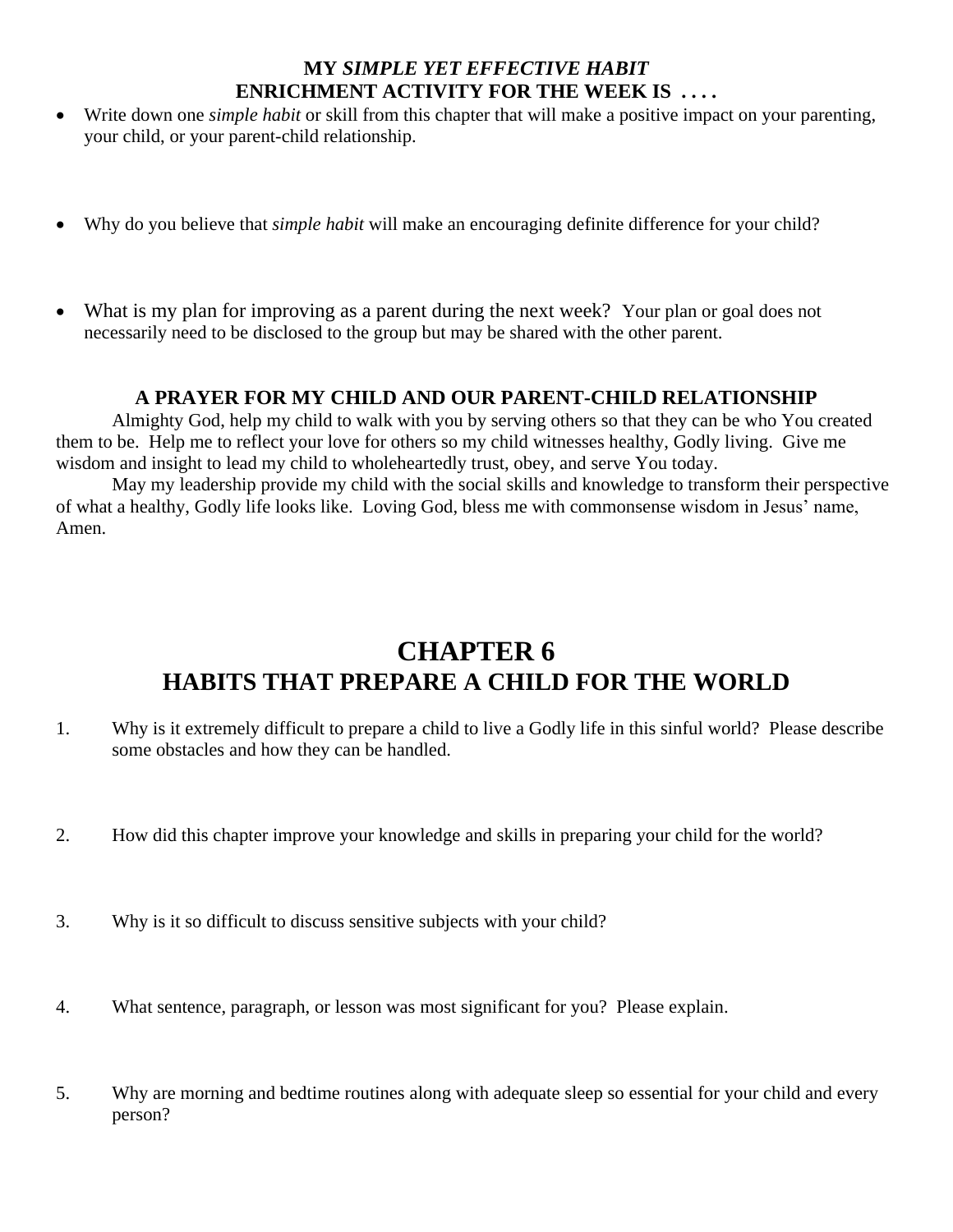- 6. Why is it important for a parent to continually evaluate a child's friendships?
- 7. How does this chapter change your view of encouraging your child academically?
- 8. How does a parent's teaching and example have an important influence on a child's modesty?
- 9. How did this chapter change your approach to major life changing topics? Please explain.
- 10. Besides the *simple habits* described in this chapter, what other methods assist a parent in preparing a child for a world that is ever-changing and becoming more complicated daily?

- Write down one *simple habit* or skill from this chapter that will make a positive impact on your parenting, your child, or your parent-child relationship.
- Why do you believe that *simple habit* will make an encouraging definite difference for your child?
- What is my plan for improving as a parent during the next week? Your plan or goal does not necessarily need to be disclosed to the group but may be shared with the other parent.

#### **A PRAYER FOR MY CHILD AND OUR PARENT-CHILD RELATIONSHIP**

Lord God, open my child's ears to hear and heart to learn what it takes to live in the world but not be of the sinful world. Heavenly Father, turn my child away from temptation and direct my child toward the Godly life that matters to You. Fill my child with your Holy Spirit so they have the strength to live a life that loves You with all their heart and loves others.

Instill within my child Godly qualities that strengthen their character so they can live a life for Jesus in this complicated, ever-changing world. Draw my child close to you God and away from the fleeting things of this world. In Jesus' name. Amen.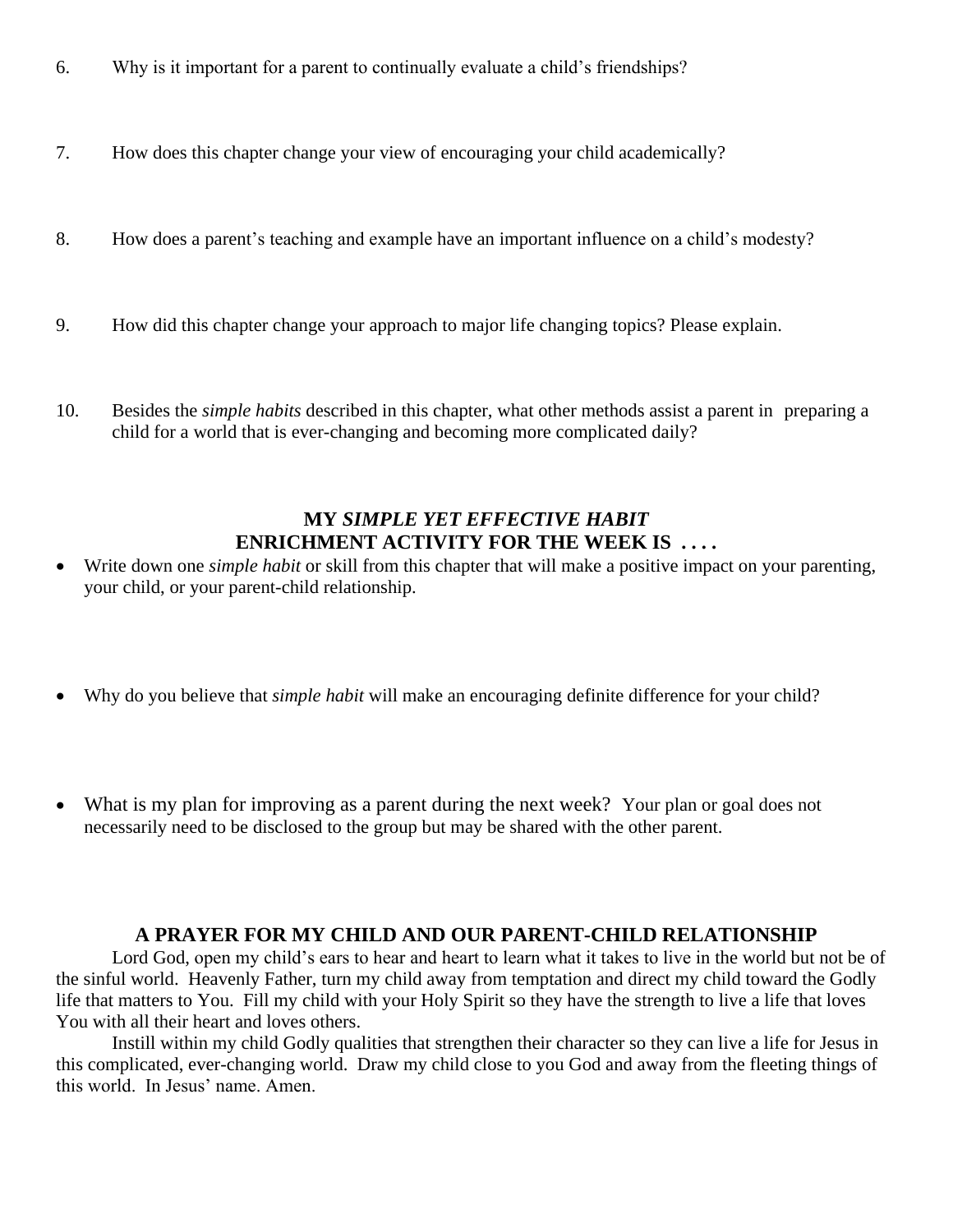# **CHAPTER 7 and CONCLUSION HABITS THAT STRENGTHEN FAITH**

- 1. How did your parent's attitude toward faith in Jesus and worship shape your perspective of what it means to lead your child to grow in their faith?
- 2. How can faith in Jesus strengthen family relationships? How does a lack of faith in Jesus tear down family relationships?
- 3. How does an understanding of faith and heaven open the door for regular discussions of eternal life with a loving God and all believers?
- 4. How can apologizing and forgiving be implemented on a regular basis in a Christian home?
- 5. How has this chapter made it easier for you to pray with your child as well as have family devotions?
- 6. Why is planning a critical component for strengthening faith in Jesus? Please explain.
- 7. When establishing new *simple habits*, why is "feeling uncomfortable to become comfortable" an essential goal?
- 8. How has *Simple Habits for Effective Parenting* changed your understanding of what produces a capable, confident, and responsible child? Please explain.
- 9. Why will it be necessary to read and reread this book? Please explain.
- 10. How is *Simple Habits for Effective Parenting* different from almost every other parenting book?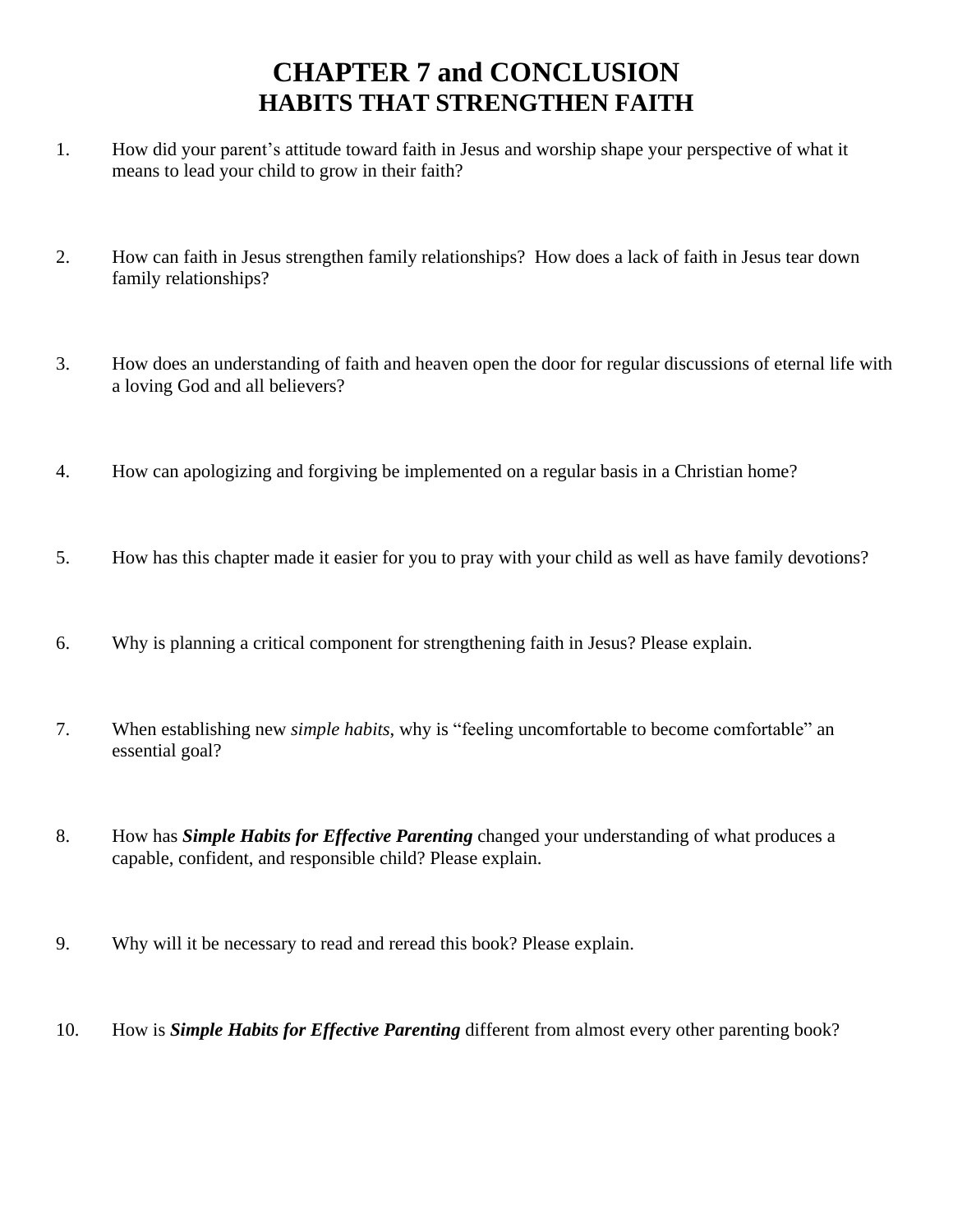- Write down one *simple habit* or skill from this chapter that will make a positive impact on your parenting, your child, or your parent-child relationship.
- Why do you believe that *simple habit* will make an encouraging definite difference for your child?
- What is my plan for improving as a parent during the next week? Your plan or goal does not necessarily need to be disclosed to the group but may be shared with the other parent.

#### **A PRAYER FOR MY CHILD AND OUR PARENT-CHILD RELATIONSHIP**

Heavenly Father, fill my child's heart with love for Your son Jesus. Thank you for the promise of eternity that all Christians have in Jesus our Redeemer and Savior. By the power of the Holy Spirit, may my child confidently believe that every day is Easter and a glorious resurrection to heaven awaits them and all believers.

Transform me as a parent as well as my child to have a heart of forgiveness like Jesus. Through my Christ-like example, may my child never possess a bitter spirit and a desire for revenge but always have a forgiving spirit like Jesus.

Lord God, help me to live for You alone every day. May I have a home that is built on Jesus our Redeemer and Savior. Give me heavenly wisdom and strength to constantly pray with my child and steadfastly have regular devotions. Let my actions and faith in Jesus be present as I lead my child in strengthening their faith. In Jesus' name and for His sake. Amen.

#### *Dear Friend,*

*Thank you so very much for taking time from your valuable schedule to read SIMPLE HABITS* 

## *FOR EFFECTIVE PARENTING: Practical Skills and Tools That Achieve Extraordinary Results In*

*Raising A Child as well as work through this Discussion Guide. I pray that this knowledge will* 

*enhance your parent-child relationship and strengthen every aspect of parenting your child!*

*As you incorporate simple yet effective habits in all parenting areas, you might also humbly* 

*share with others your newly discovered knowledge, skills, and tools that make a dramatic difference* 

*parenting your child. Through communicating your exciting new simple yet effective habits, you may*